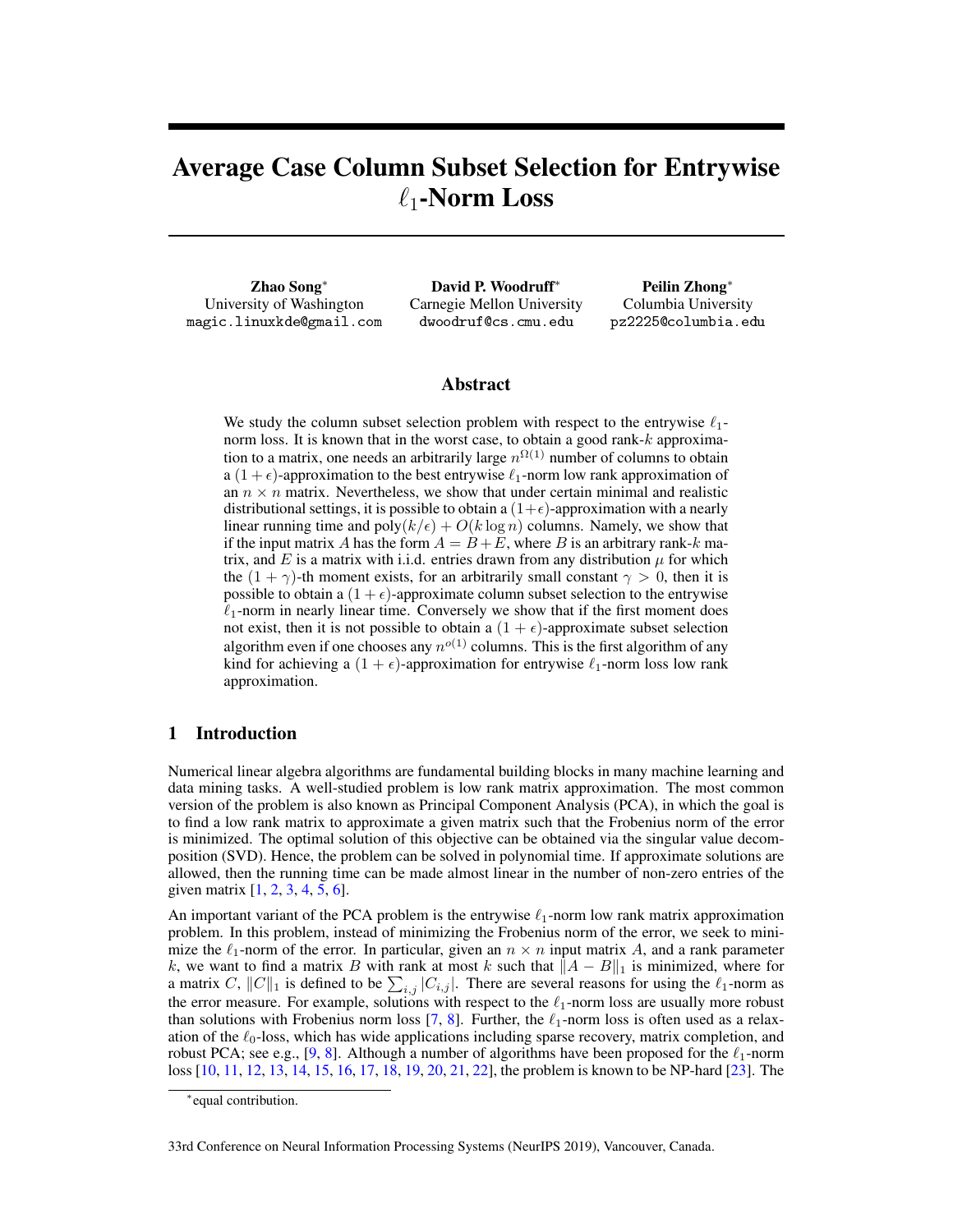first  $\ell_1$ -low rank approximation with provable guarantees was proposed by [24]. To cope with NPhardness, the authors gave a solution with a poly( $k \log n$ )-approximation ratio, i.e., their algorithm outputs a rank-k matrix  $B' \in \mathbb{R}^{n \times n}$  for which

$$
||A - B'||_1 \le \alpha \cdot \min_{\text{rank} -k \ B} ||A - B||_1
$$
 (1)

for  $\alpha = \text{poly}(k \log n)$ . The approximation ratio  $\alpha$  was further improved to  $O(k \log k)$  by allowing B' to have a slightly larger  $k' = O(k \log n)$  rank [25]. Such B' with larger rank is referred to as a bicriteria solution. However, in high precision applications, such approximation factors are too large. A natural question is if one can compute a  $(1 + \epsilon)$ -approximate solution efficiently for  $\ell_1$ norm low rank approximation. In fact, a  $(1 + \epsilon)$ -approximation algorithm was given in [26], but the running time of their algorithm is a prohibitive  $n^{\text{poly}(k/\epsilon)}$ . Unfortunately, [26] shows in the worst case that a  $2^{k^{\Omega(1)}}$  running time is necessary for any constant approximation given a standard conjecture in complexity theory.

**Notation.** To describe our results, let us first introduce some notation. We will use  $[n]$  to denote the set  $\{1, 2, \dots, n\}$ . We use  $A_i$  to denote the i<sup>th</sup> column of A. We use  $A^j$  to denote the j<sup>th</sup> row of A. Let  $Q \subseteq [n]$ . We use  $A_Q$  to denote the matrix which is comprised of the columns of A with column indices in Q. Similarly, we use  $A^{Q}$  to denote the matrix which is comprised of the rows of A with row indices in Q. We use  $\binom{[n]}{t}$  to denote the set of all the size-t subsets of  $[n]$ . Let  $||A||_F$  denote the Frobenius norm of a matrix A, i.e.,  $||A||_F$  is the square root of the sum of squares of all the entries in A. For  $1 \le p < 2$ , we use  $||A||_p$  to denote the entry-wise  $\ell_p$ -norm of a matrix A, i.e.,  $||A||_p$  is the p-th root of the sum of p-th powers of the absolute values of the entries of A.  $||A||_1$  is an important special case of  $||A||_p$ , which corresponds to the sum of absolute values of the entries in A. A random variable X has the Cauchy distribution if its probability density function is  $f(z) = \frac{1}{\pi(1+z^2)}$ .

### 1.1 Our Results

We propose an efficient bicriteria  $(1 + \epsilon)$ -approximate column subset selection algorithm for the  $\ell_1$ -norm. We bypass the running time lower bound mentioned above by making a mild assumption on the input data, and also show that our assumption is necessary in a certain sense.

Our main algorithmic result is described as follows.

**Theorem 1.1** (Informal version of Theorem 2.13). *Suppose we are given a matrix*  $A = A^* + \Delta \in$  $\mathbb{R}^{n \times n}$ , where rank $(A^*) = k$  *for*  $k = n^{o(1)}$ , and  $\Delta$  *is a random matrix for which the*  $\Delta_{i,j}$  *are i.i.d.* symmetric random variables with  $\mathbf{E}[[\Delta_{i,j}]^p] = O(\mathbf{E}[[\Delta_{i,j}]^p)$  for some constant  $p > 1$ . Let  $\epsilon \in (0, 1/2)$  *satisfy*  $1/\epsilon = n^{o(1)}$ . *There is an*  $\widetilde{O}(n^2 + n \text{ poly}(k/\epsilon))^2$  *time algorithm (Algorithm 1) which can output a subset*  $S \subseteq [n]$  *with*  $|S| \leq \text{poly}(k/\epsilon) + O(k \log n)$  *for which* 

$$
\min_{X \in \mathbb{R}^{|S| \times n}} \|A_S X - A\|_1 \le (1 + \epsilon) \|\Delta\|_1,
$$

*holds with probability at least* 99/100*.*

Note the running time in Theorem 1.1 is nearly linear in the number of non-zero entries of  $A$ , since for an  $n \times n$  matrix with i.i.d. noise drawn from any continuous distribution, the number of non-zero entries of A will be  $n^2$  with probability 1. We also show the moment assumption of Theorem 1.1 is necessary in the following precise sense.

**Theorem 1.2** (Hardness, informal version of Theorem B.20). Let  $n > 0$  be sufficiently large. Let  $A = \eta \cdot \mathbf{1} \cdot \mathbf{1}^\top + \Delta \in \mathbb{R}^{n \times n}$  be a random matrix where  $\eta = n^{c_0}$  for some sufficiently large constant  $c_0, 1 \in \R^n$  is the all-ones vector, and  $\forall i, j \in [n], \Delta_{i,j} \sim C(0, 1)$  are i.i.d. standard Cauchy random variables. Let  $r = n^{o(1)}$ . Then with probability at least  $1 - O(1/\log \log n), \forall S \subseteq [n]$  with  $|S| = r,$ 

$$
\min_{X \in \mathbb{R}^{r \times n}} \|A_S X - A\|_1 \ge 1.002 \|\Delta\|_1.
$$

#### 1.2 Our Techniques

For an overview of our hardness result, we refer readers to the supplementary material, namely, Appendix B. In the following, we will outline the main techniques used in our algorithm.

<sup>&</sup>lt;sup>2</sup>We use the notation  $\widetilde{O}(f) := \overline{O(f \cdot \log^{O(1)} f)}$ .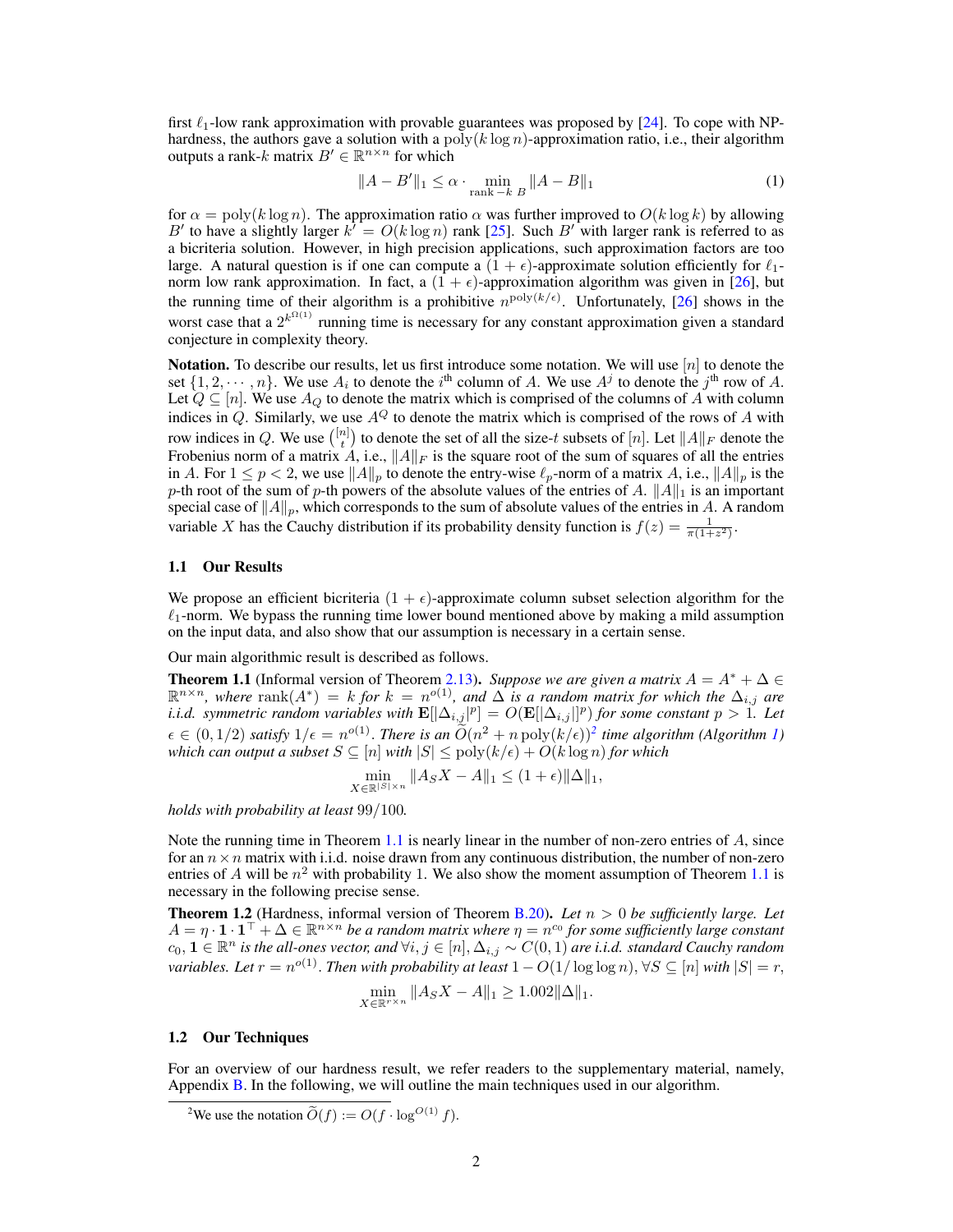$(1 + \epsilon)$ -Approximate  $\ell_1$ -Low Rank Approximation. We make the following distributional assumption on the input matrix  $A \in \mathbb{R}^{n \times n}$ : namely,  $A = A^* + \Delta$  where  $A^*$  is an arbitrary rank-k matrix and the entries of  $\Delta$  are i.i.d. from any symmetric distribution with  $\mathbf{E}[|\Delta_{i,j}|] = 1$  and  $\mathbf{E}[\Delta_{i,j} | p] = O(1)$  for any real number p strictly greater than 1, e.g.,  $p = 1.000001$  would suffice. Note that such an assumption is mild compared to typical noise models which require the noise be Gaussian or have bounded variance; in our case the random variables may even be heavy-tailed with infinite variance. In this setting we show it is possible to obtain a subset of  $poly(k(\epsilon^{-1} + \log n))$ columns spanning a  $(1 + \epsilon)$ -approximation. This provably overcomes the column subset selection lower bound of [24] which shows for entrywise  $\ell_1$ -low rank approximation that there are matrices for which any subset of  $poly(k)$  columns spans at best a  $k^{\Omega(1)}$ -approximation.

Consider the following algorithm: sample  $\text{poly}(k/\epsilon)$  columns of A, and try to cover as many of the remaining columns as possible. Here, by covering a column i, we mean that if  $A<sub>I</sub>$  is the subset of columns sampled, then  $\min_y ||A_I y - A_i||_1 \leq (1 + O(\epsilon))n$ . The reason for this notion of covering is that we are able to show in Lemma 2.1 that in this noise model,  $\|\Delta\|_1 \geq (1 - \epsilon)n^2$  w.h.p., and so if we could cover every column i, our overall cost would be  $(1 + O(\epsilon))n^2$ , which would give a  $(1 + O(\epsilon))$ -approximation to the overall cost.

We will not be able to cover all columns, unfortunately, with our initial sample of poly $(k/\epsilon)$  columns of A. Instead, though, we will show that we will be able to cover all but a set T of  $\epsilon n/(k \log k)$  of the columns. Fortunately, we show in Lemma 2.4 another property of the noise matrix ∆ is that *all* subsets S of columns of size at most  $n/r$ , for  $r \ge (1/\gamma)^{1+1/(p-1)}$  satisfy  $\sum_{j \in S} ||\Delta_j||_1 = O(\gamma n^2)$ . Thus, for the above set T that we do not cover, we can apply this lemma to it with  $\gamma = \epsilon/(k \log k)$ , and then we know that  $\sum_{j\in T} ||\Delta_j||_1 = O(\epsilon n^2/(k \log k))$ , which then enables us to run a previous  $O(k)$ -approximate  $\ell_1$  low rank approximation algorithm [25] on the set T, which will only incur total cost  $O(\epsilon n^2)$ , and since by Lemma 2.1 above the overall cost is at least  $(1 - \epsilon)n^2$ , we can still obtain a  $(1 + O(\epsilon))$ -approximation overall.

The main missing piece of the algorithm to describe is why we are able to cover all but a small fraction of the columns. One thing to note is that our noise distribution may not have a finite variance, and consequently, there *can* be very large entries  $\Delta_{i,j}$  in some columns. In Lemma 2.3, we show the number of columns in  $\Delta$  for which there exists an entry larger than  $n^{1/2+1/(2p)}$  in magnitude is  $O(n^{(2-p)/2})$ , which since  $p > 1$  is a constant bounded away from 1, is sublinear. Let us call this set with entries larger than  $n^{1/2+1/(2p)}$  in magnitude the set H of "heavy" columns; we will not make any guarantees about  $H$ , rather, we will stuff it into the small set  $T$  of columns above on which we will run our earlier  $O(k \log k)$ -approximation.

For the remaining, non-heavy columns, which constitute almost all of our columns, we show in Lemma 2.5 that  $\|\Delta_i\|_1 \leq (1 + \epsilon)n$  w.h.p. The reason this is important is that recall to cover some column *i* by a sample set I of columns, we need  $\min_y ||A_I y - A_i||_1 \leq (1 + O(\epsilon))n$ . It turns out, as we now explain, that we will get  $\min_y \|Ay - A_i\|_1 \le \|\Delta_i\|_1 + e_i$ , where  $e_i$  is a quantity which we can control and make  $O(\epsilon n)$  by increasing our sample size *I*. Consequently, since  $\|\Delta_i\|_1 \leq (1+\epsilon)n$ , overall we will have  $\min_u ||A_I y - A_i||_1 \leq (1 + O(\epsilon))n$ , which means that i will be covered. We now explain what  $e_i$  is, and why  $\min_y ||Ay - A_i||_1 \le ||\Delta_i||_1 + e_i$ .

Towards this end, we first explain a key insight in this model. Since the p-th moment exists for some real number  $p > 1$  (e.g.,  $p = 1.000001$  suffices), *averaging* helps reduce the noise of fitting a column  $A_i$  by subsets of other columns. Namely, we show in Lemma 2.2 that for any t non-heavy column  $\Delta_{i_1}, \ldots, \Delta_{i_t}$  of  $\Delta$ , and any coefficients  $\alpha_1, \alpha_2, \ldots, \alpha_t \in [-1, 1], ||\sum_{j=1}^t \alpha_j \Delta_{i_j}||_1 =$  $O(t^{1/p}n)$ , that is, since the individual coordinates of the  $\Delta_{i_j}$  are zero-mean random variables, their sum *concentrates* as we add up more columns. We do not need bounded variance for this property.

How can we use this averaging property for subset selection? The idea is, instead of sampling a single subset I of  $O(k)$  columns and trying to cover each remaining column with this subset as shown in [25], we will sample multiple independent subsets  $I_1, I_2, \ldots, I_t$ . Each set has size  $poly(k/\epsilon)$  and we will sample at most  $poly(k/\epsilon)$  subsets. By a similar argument of [25], for any given column index  $i \in [n]$ , for most of these subset  $I_j$ , we have that  $A_i^* / ||\Delta_i||_1$  can be expressed as a linear combination of columns  $A^*_{\ell}/\|\Delta_{\ell}\|_1$ ,  $\ell \in I_j$ , via coefficients of absolute value at most 1. Note that this is only true for most i and most j; we develop terminology for this in Definitions 2.6,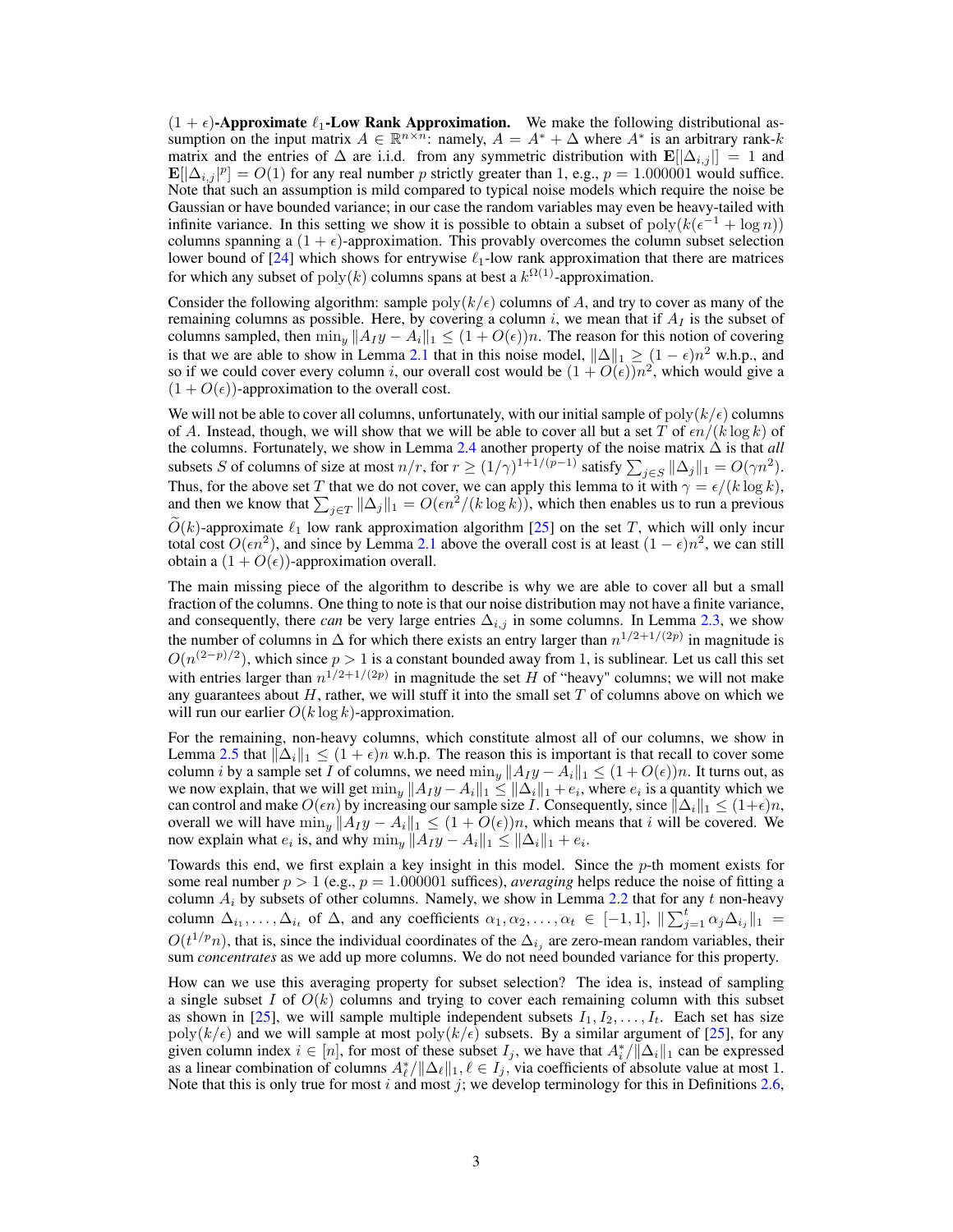2.7, 2.8, and 2.9, referring to what we call a *good core*. We quantify what we mean by most i and most *j* having this property in Lemma 2.11 and Lemma 2.12.

The key though, that drives the analysis, is Lemma 2.10, which shows that  $\min_y ||A_i y - A_i||_1 \le$  $\|\Delta_i\|_1 + e_i$ , where  $e_i = O(q^{1/p}/t^{1-1/p}n)$ , where q is the size of each  $I_j$ , and t is the number of different  $I_j$ . We need q to be at least k, just as before, so that we can be guaranteed that when we adjoin a column index i to  $I_j$ , there is some positive probability that  $A_i^* / ||\Delta_i||_1$  can be expressed as a linear combination of columns  $A^*_{\ell}/\|\Delta_{\ell}\|_1$ ,  $\ell \in I_j$ , with coefficients of absolute value at most 1. What is different in our noise model though is the division by  $t^{1-1/p}$ . Since  $p > 1$ , if we set t to be a large enough  $poly(k/\epsilon)$ , then  $e_i = O(\epsilon n)$ , and then we will have covered  $A_i$ , as desired. This captures the main property that averaging the linear combinations for expression  $A_i^*/\|\Delta_i\|_1$ using different subsets  $I_j$  gives us better and better approximations to  $A_i^*/\|\Delta_i\|_1$ . Of course we need to ensure several properties such as not sampling a heavy column (the averaging in Lemma 2.2 does not apply when this happens), we need to ensure most of the  $I_j$  have small-coefficient linear combinations expressing  $A_i^* / ||\Delta_i||_1$ , etc. This is handled in our main theorem, Theorem 2.13.

## 2  $\ell_1$ -Norm Column Subset Selection

We first present two subroutines.

**Linear regression with**  $\ell_1$  **loss.** The first subroutine needed is an approximate  $\ell_1$  linear regression solver. In particular, given a matrix  $M \in \mathbb{R}^{n \times d}$ , n vectors  $b_1, b_2, \dots, b_n \in \mathbb{R}^n$ , and an error parameter  $\epsilon \in (0,1)$ , we want to compute  $x_1, x_2, \dots, x_n \in \mathbb{R}^d$  for which  $\forall i \in [n]$ , we have

$$
||Mx_i - b_i||_1 \le (1 + \epsilon) \cdot \min_{x \in \mathbb{R}^d} ||Mx - b_i||_1.
$$

Furthermore, we also need an estimate  $v_i$  of the regression cost  $||Mx_i - b_i||_1$  for each  $i \in [n]$  such that  $||Mx_i - b_i||_1 \le v_i \le (1 + \epsilon) ||Mx_i - b_i||_1$ . Such an  $\ell_1$ -regression problem can be solved efficiently (see  $[28]$  for a survey). The total running time to solve these n regression problems simultaneously is at most  $\tilde{O}(n^2) + n \cdot \text{poly}(d \log n)$ , and the success probability is at least 0.999.

 $\ell_1$  Column subset selection for general matrices. The second subroutine needed is an  $\ell_1$ -low rank approximation solver for general input matrices, though we allow a large approximation ratio. We use the algorithm proposed by [25] for this purpose. In particular, given an  $n \times d$  ( $d \leq n$ ) matrix M and a rank parameter k, the algorithm can output a small set  $S \subset [n]$  with size at most  $O(k \log n)$ , such that

$$
\min_{X \in \mathbb{R}^{|S| \times d}} \|M_S X - M\|_1 \le O(k \log k) \cdot \min_{\text{rank} - k} \|M - B\|_1.
$$

Furthermore, the running time is at most  $\tilde{O}(n^2) + n \cdot \text{poly}(k \log n)$ , and the success probability is at least 0.999. Now we can present our algorithm, Algorithm 1.

| <b>Algorithm 1</b> $\ell_1$ -Low Rank Approximation with Input Assumption                         |                               |
|---------------------------------------------------------------------------------------------------|-------------------------------|
| 1: <b>procedure</b> L1NOISYLOWRANKAPPROX( $A \in \mathbb{R}^{n \times n}$ , $k, \epsilon$ )       | $\triangleright$ Theorem 2.13 |
| 2. Sample a set I from $\binom{[n]}{[n]}$ uniformly at random where $s = \text{poly}(k/\epsilon)$ |                               |

- 2: Sample a set I from  $\binom{[n]}{s}$  uniformly at random, where  $s = \text{poly}(k/\epsilon)$ .
- 3: Solve the approximate  $\ell_1$ -regression problem  $\min_{x \in \mathbb{R}^{|I|}} ||A_I x A_i||_1$  for each  $i \in [n]$ , and let  $v_i$  be the estimated regression cost.
- 4: Compute the set  $T = \{i \in [n] \mid v_i \text{ is one of the top } l \text{ largest values among } v_1, v_2, \dots, v_n\},\$ where  $l = n/\text{poly}(k/\epsilon)$ .
- 5: Solve  $\ell_1$ -column subset selection for  $A_T$ . Let the solution be  $A_Q$ .
- 6: Solve the approximate  $\ell_1$ -regression problem  $\min_{X \in \mathbb{R}(|I|+|Q|) \times n} ||A_{(I \cup Q)}X A||_1$ , and let  $\widehat{X}$  be the solution. Return  $A_{(I\cup Q)}$  and  $\widehat{X}$ .  $\triangleright A_{(I\cup Q)}\widehat{X}$  is a good low rank approximation to A 7: end procedure

**Running time.** Uniformly sampling a set I can be done in  $\text{poly}(k/\epsilon)$  time. According to our  $\ell_1$ regression subroutine, solving  $\min_x ||A_Ix - A_i||_1$  for all  $i \in [n]$  can be finished in  $\widetilde{O}(n^2) + n \cdot$  $poly(k \log(n)/\epsilon)$  time. We only need sorting to compute the set T which takes  $O(n \log n)$  time. By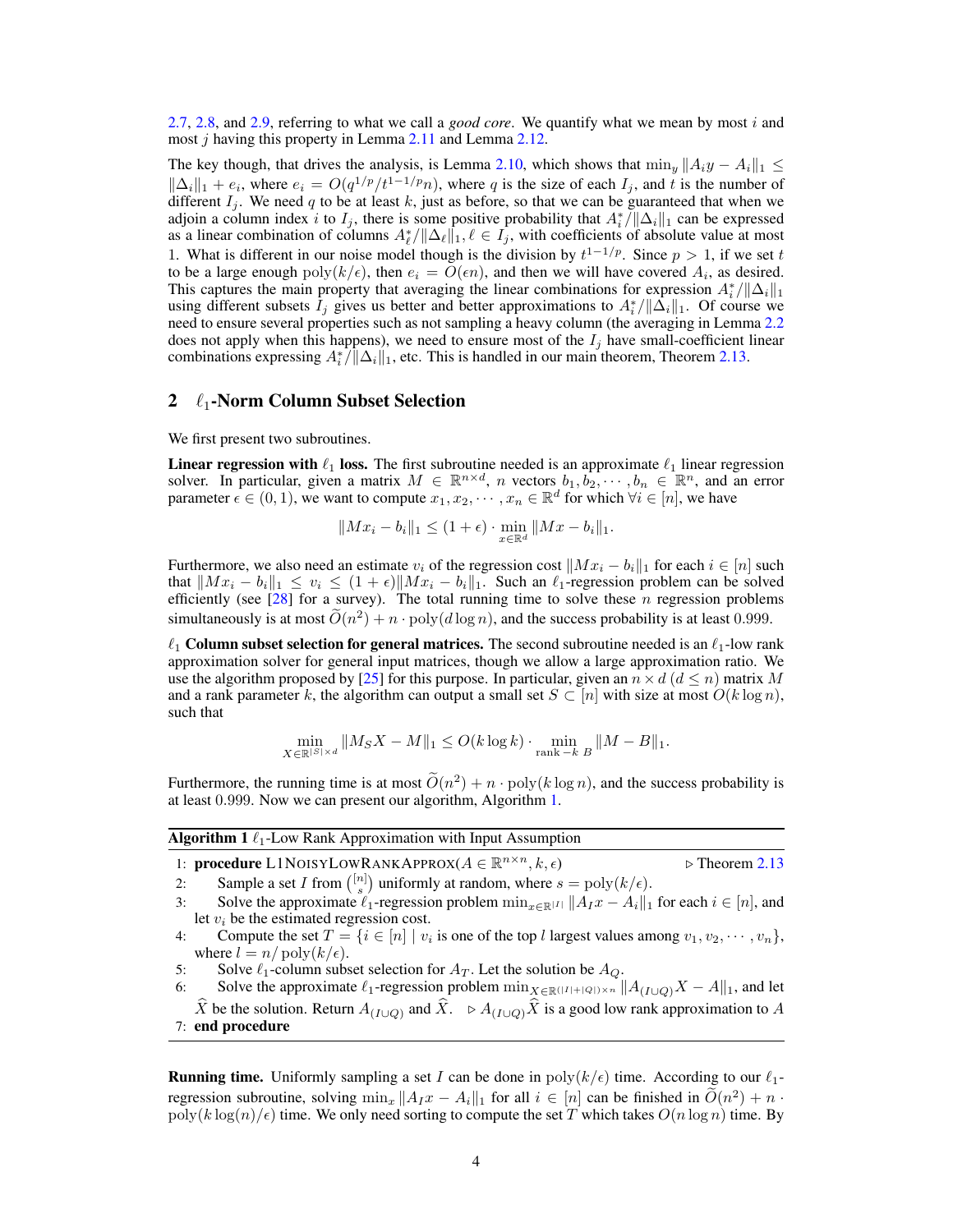our second subroutine, the  $\ell_1$ -column subset selection for  $A_T$  will take  $\widetilde{O}(n^2) + n \cdot \text{poly}(k \log n)$ . The last step only needs an  $\ell_1$ -regression solver, which takes  $\widetilde{O}(n^2) + n \cdot \text{poly}(k \log(n)/\epsilon)$  time. Thus, the overall running time is  $\widetilde{O}(n^2) + n \cdot \text{poly}(k \log(n)/\epsilon)$ .

The remaining parts in this section will focus on analyzing the correctness of the algorithm.

#### 2.1 Properties of the Noise Matrix

Recall that the input matrix  $A \in \mathbb{R}^{n \times n}$  can be decomposed as  $A^* + \Delta$ , where  $A^*$  is the ground truth, and  $\Delta$  is a random noise matrix. In particular,  $A^*$  is an arbitrary rank-k matrix, and  $\Delta$  is a random matrix where each entry is an i.i.d. sample drawn from an unknown symmetric distribution. The only assumption on  $\Delta$  is that each entry  $\bar{\Delta}_{i,j}$  satisfies  $\mathbf{E}[|\Delta_{i,j}|^p]=O(\mathbf{E}[|\Delta_{i,j}|^p])$  for some constant  $p > 1$ , i.e., the p-th moment of the noise distribution is bounded. Without loss of generality, we will suppose  $\mathbf{E}[\Delta_{i,j}] = 1$ ,  $\mathbf{E}[\Delta_{i,j}]^p] = O(1)$ , and  $p \in (1, 2)$  throughout the paper. In this section, we will present some key properties of the noise matrix.

The following lemma provides a lower bound on  $\|\Delta\|_1$ . Once we have the such lower bound, we can focus on finding a solution for which the approximation cost is at most that lower bound.

**Lemma 2.1** (Lower bound on the noise matrix). Let  $\Delta \in \mathbb{R}^{n \times n}$  be a random matrix where  $\Delta_{i,j}$  are *i.i.d. samples drawn from a symmetric distribution. Suppose*  $\mathbf{E}[\lvert \Delta_{i,j}\rvert] = 1$  and  $\mathbf{E}[\lvert \Delta_{i,j}\rvert^p] = 0$ (1) *for some constant*  $p \in (1,2)$ *. Then,*  $\forall \epsilon \in (0,1)$  *which satisfies*  $1/\epsilon = n^{o(1)}$ *, we have* 

$$
\Pr\left[\|\Delta\|_1 \ge (1-\epsilon)n^2\right] \ge 1 - e^{-\Theta(n)}.
$$

The next lemma shows the main reason why we are able to get a small fitting cost when running regression. Consider a toy example. Suppose we have a target number  $a \in \mathbb{R}$ , and another t numbers  $a + g_1, a + g_2, \dots, a + g_t \in \mathbb{R}$ , where  $g_i$  are i.i.d. samples drawn from the standard Gaussian distribution  $N(0, 1)$ . If we use  $a + g_i$  to fit a, then the expected cost is  $\mathbf{E}[|a + g_i - a|] = \mathbf{E}[|g_i|] =$  $\sqrt{2/\pi}$ . However, if we use the average of  $a + g_1, a + g_2, \dots, a + g_t$  to fit a, then the expected cost is  $\mathbf{E}[\sum_{i=1}^t g_i|/t]$ . Since the  $g_i$  are independent,  $\sum_{i=1}^t g_i$  is a random Gaussian variable with variance t, which means that the above expected cost is  $\sqrt{2/\pi}/\sqrt{t}$ . Thus the fitting cost is reduced variance t, which means that the above expected cost is  $\sqrt{2/\pi}/\sqrt{t}$ . Thus the fitting cost is reduced variance *t*, which means that the above expected cost is  $\sqrt{2/\pi}/\sqrt{t}$ . Thus the fitting object a box a factor  $\sqrt{t}$ . By generalizing the above argument, we obtain the following lemma.

**Lemma 2.2** (Averaging reduces the noise). Let  $\Delta_1, \Delta_2, \cdots, \Delta_t \in \mathbb{R}^n$  be t random vectors. The  $\Delta_{i,j}$  are *i.i.d.* symmetric random variables with  $\mathbf{E}[\Delta_{i,j}] = 1$  and  $\mathbf{E}[\Delta_{i,j}]^p] = O(1)$  for some *constant*  $p \in (1, 2)$ *. Let*  $\alpha_1, \alpha_2, \cdots, \alpha_t \in [-1, 1]$  *be t real numbers. Conditioned on*  $\forall i \in [n], j \in$  $[t], |\Delta_{i,j}| \leq n^{1/2+1/(2p)}$ , with probability at least  $1 - 2^{-n^{\Theta(1)}}$ ,

$$
\left\| \sum_{i=1}^t \alpha_i \Delta_i \right\|_1 \le O(t^{1/p} n).
$$

The above lemma needs a condition that each entry in the noise column should not be too large. Fortunately, we can show that most of the (noise) columns do not have any large entry.

**Lemma 2.3** (Only a small number of columns have large entries). Let  $\Delta \in \mathbb{R}^{n \times n}$  be a random *matrix where the*  $\Delta_{i,j}$  *are i.i.d. symmetric random variables with*  $\mathbf{E}[\Delta_{i,j}] = 1$  *and*  $\mathbf{E}[\Delta_{i,j}|^p] = 1$  $O(1)$  *for some constant*  $p \in (1, 2)$ *. Let* 

$$
H = \{ j \in [n] \mid \exists i \in [n], |\Delta_{i,j}| > n^{1/2 + 1/(2p)} \}.
$$

*Then with probability at least*  $0.999$   $|H| \leq O(n^{1-(p-1)/2})$ .

The following lemma shows that any small subset of the columns of the noise matrix  $\Delta$  cannot contribute too much to the overall error. By combining with the previous lemma, the entrywise  $\ell_1$ cost of all columns containing large entries can be bounded.

**Lemma 2.4.** *Let*  $\Delta \in \mathbb{R}^{n \times n}$  *be a random matrix where*  $\Delta_{i,j}$  *are i.i.d. symmetric random variables*  $\text{with } \mathbf{E}[\lvert \Delta_{i,j} \rvert] = 1 \text{ and } \mathbf{E}[\lvert \Delta_{i,j} \rvert^p] = O(1) \text{ for some constant } p \in (1,2).$  Let  $\epsilon \in (0,1)$  satisfy  $1/\epsilon = n^{o(1)}$ . Let  $r \ge (1/\epsilon)^{1+1/(p-1)}$ . Then, with probability at least .999, ∀S ⊂ [n] with  $|S| \le n/r$ ,  $\sum_{i \in S} ||\Delta_i||_1 = O(\epsilon n^2)$ .  $j \in S$   $\|\Delta_j\|_1 = O(\epsilon n^2)$ .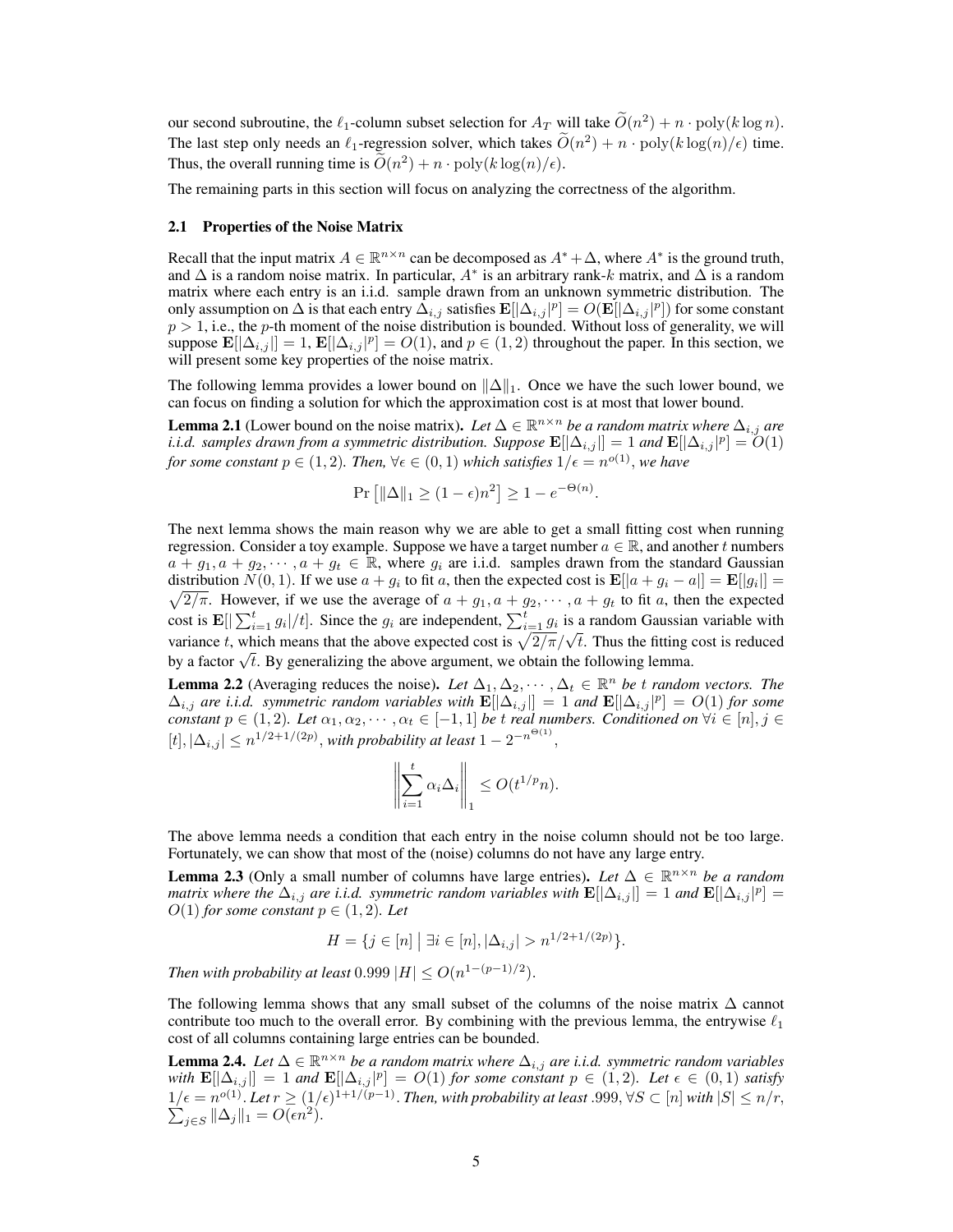We say a (noise) column is good if it does not have a large entry. We can show that, with high probability, the entry-wise  $\ell_1$  cost of a good (noise) column is small.

**Lemma 2.5** (Cost of good noise columns). Let  $\Delta \in \mathbb{R}^n$  be a random vector where  $\Delta_i$  are i.i.d. *symmetric random variables with*  $\mathbf{E}[\Delta_i] = 1$  *and*  $\mathbf{E}[\Delta_i]^p = O(1)$  *for some constant*  $p \in (1, 2)$ *.* Let  $\epsilon \in (0,1)$  satisfy  $1/\epsilon = n^{o(1)}$ . If  $\forall i \in [n], |\Delta_i| \leq n^{1/2+1/(2p)}$ , then with probability at least  $1 - 2^{-n^{\Theta(1)}}, \|\Delta\|_1 \le (1 + \epsilon)n.$ 

#### 2.2 Definition of Tuples and Cores

In this section, we provide some basic definitions, e.g., of a tuple, a good tuple, the core of a tuple, and a coefficients tuple. These definitions will be heavily used later when we analyze the correctness of our algorithm.

Before we present the definitions, we introduce a notion  $R_{A^*}(S)$ . Given a matrix  $A^* \in \mathbb{R}^{n_1 \times n_2}$ , for a set  $S \subseteq [n_2]$ , we define

$$
R_{A^*}(S) := \arg\max_{P:P \subseteq S} \left\{ \left| \det \left( (A^*)^Q_P \right) \right| \ \middle| \ |P| = |Q| = \text{rank}(A^*_S), Q \subseteq [n_1] \right\},\
$$

where for a squared matrix  $C$ ,  $\det(C)$  denotes the determinant of C. The above maximum is over both P and Q while  $R_{A^*}(S)$  only takes the value of the corresponding P. By Cramer's rule, if we use the columns of  $A^*$  with index in the set  $R_{A^*}(S)$  to fit any column of  $A^*$  with index in the set S, the absolute value of any fitting coefficient will be at most 1. The use of Cramer's rule is as follows. Consider a rank k matrix  $M \in \mathbb{R}^{n \times (k+1)}$ . Let  $P \subseteq [k+1], Q \subseteq [n], |P| = |Q| = k$  be such that  $|\det(M_P^Q)|$  is maximized. Since M has rank k, we know  $\det(M_P^Q) \neq 0$  and thus the columns of  $M_P$  are independent. Let  $i \in [k+1] \setminus P$ . Then the linear equation  $M_P x = M_i$  is feasible and there is a unique solution x. Furthermore, by Cramer's rule  $x_j = \det(M_{[k+1]\setminus\{j\}}^Q)/\det(M_P^Q)$ . Since  $|\det(M_P^Q)| \ge |\det(M_{[k+1]\setminus\{j\}}^Q)|$ , we have  $||x||_{\infty} \le 1$ .

Small fitting coefficients are good since they will not increase the noise by too much. For example, suppose  $A_i^* = A_S^*x$  and  $||x||_{\infty} \le 1$ , i.e., the *i*-th column can be fit by the columns with indices in the set S and the fitting coefficients  $x \in \mathbb{R}^{|S|}$  are small. If we use the noisy columns of  $A_S^* + \Delta_S$ to fit the noisy column  $A_i^* + \Delta_i$ , then the fitting cost is at most  $||(A_S^* + \Delta_S)x - (A_i^* + \Delta_i)||_1 \le$  $\|\Delta_i\|_1 + \|\Delta_S x\|_1$ . Since  $\|x\|_{\infty} \leq 1$ , it is possible to give a good upper bound for  $\|\Delta_S x\|_1$ .

**Definition 2.6** (Tuple). *A*  $(q, t, n)$ *-tuple is defined to be*  $(S_1, S_2, \cdots, S_t, i)$ , *where* ∀*j* ∈ [t],  $S_j$  ⊂  $[n]$  with  $|S_j| = q$ . Let  $S = \bigcup_{j=1}^t S_j$ . Then  $|S| = qt$ , *i.e.*,  $S_1, S_2, \cdots, S_t$  are disjoint. Furthermore,  $i ∈ [n]$  and  $i ∉ S$ . *For simplicity, we use*  $(S_{[t]}, i)$  *to denote*  $(S_1, S_2, \cdots, S_t, i)$ *.* 

We next provide the definition of a good tuple.

**Definition 2.7** (Good tuple). *Given a* rank-k *matrix*  $A^* \in \mathbb{R}^{n \times n}$ , *an*  $(A^*, q, t, \alpha)$ -good tuple is a  $(q, t, n)$ -tuple  $(S_{[t]}, i)$  which satisfies

$$
|\{j \in [t] \mid i \notin R_{A^*}(S_j \cup \{i\})\}| \ge \alpha \cdot t.
$$

We need the definition of the core of a tuple.

**Definition 2.8** (Core of a tuple). *The core of*  $(S_{[t]}, i)$  *is defined to be the set* 

$$
\{j \in [t] \mid i \notin R_{A^*}(S_j \cup \{i\})\}.
$$

We define a coefficients tuple as follows.

**Definition 2.9** (Coefficients tuple). *Given a* rank-k *matrix*  $A^* \in \mathbb{R}^{n \times n}$ , *let*  $(S_{[t]}, i)$  *be an*  $(A^*, q, t, \alpha)$ -good tuple. Let C be the core of  $(S_{[t]}, i)$ . A coefficients tuple corresponding to  $(S_{[t]}, i)$ *is defined to be*  $(x_1, x_2, \dots, x_t)$  *where*  $\forall j \in [t], x_j \in \mathbb{R}^q$ . *The vector*  $x_j \in \mathbb{R}^q$  *satisfies:*  $x_j = 0$ *if*  $j \in [t] \backslash C$ , while  $A_{S_j}^* x_j = A_i^*$  and  $||x_j||_{\infty} \leq 1$ , if  $j \in C$ . To guarantee the coefficients tuple is unique, we restrict each vector  $x_j \in \mathbb{R}^q$  to be one that has the minimum lexicographic order.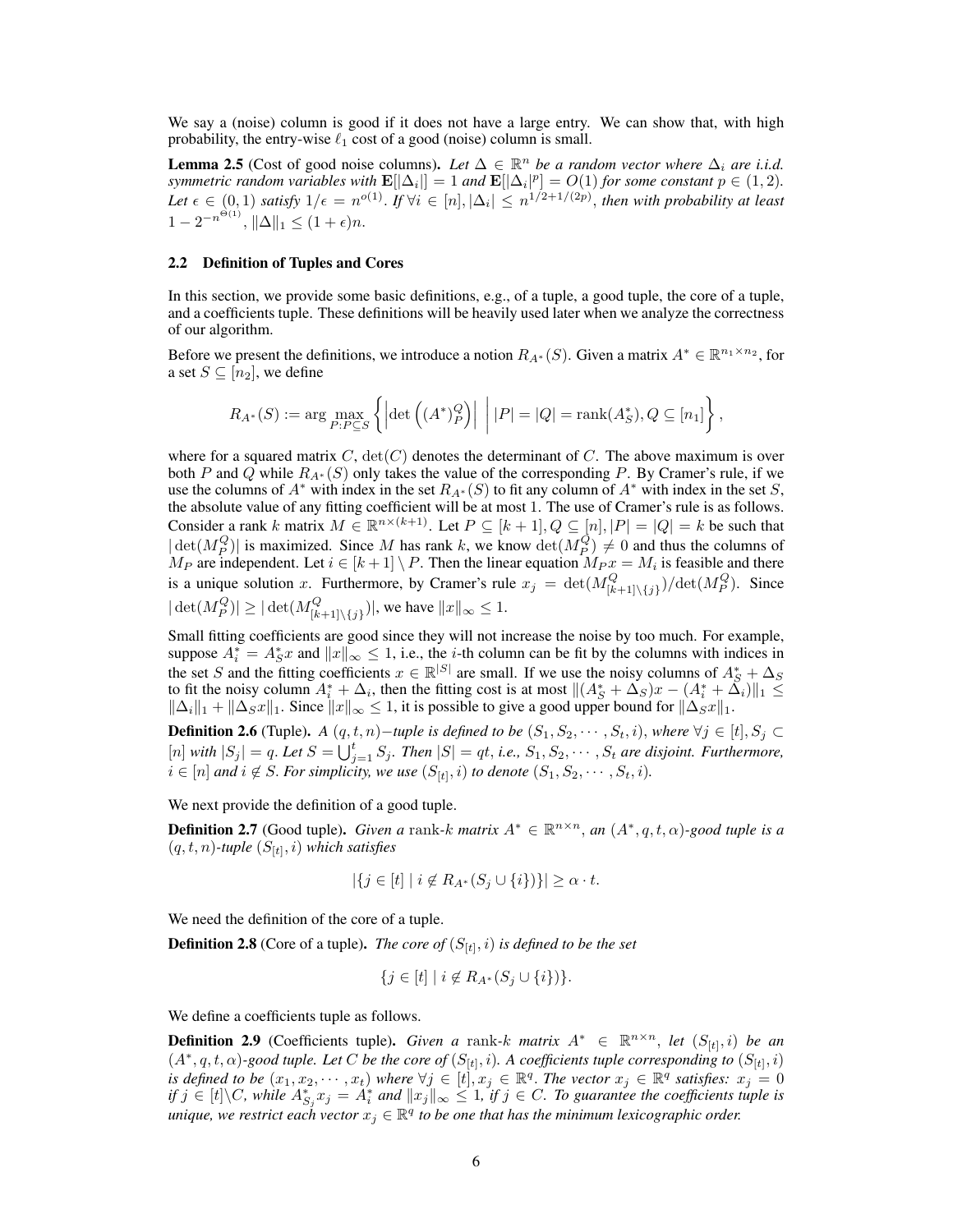#### 2.3 Properties of a Good Tuple and a Coefficients Tuple

Consider a good tuple  $(S_1, S_2, \dots, S_t, i)$ . By the definition of a good tuple, the size of the core C of the tuple is large. For each  $j \in C$ , the coefficients  $x_j$  of using  $\overline{A}_{S_j}^*$  to fit  $A_i^*$  should have absolute value at most 1. Now consider the noisy setting. As discussed in the previous section, using  $A_{S_j}$  to fit  $A_i$  has cost at most  $\|\Delta_i\|_1+\|\Delta_{S_i}x_j\|_1$ . Although  $\|\Delta_{S_i}x_j\|_1$  has a good upper bound, it is not small enough. To further reduce the  $\ell_1$  fitting cost, we can now apply the averaging argument (Lemma 2.2) over all the fitting choices corresponding to  $C$ . Formally, we have the following lemma.

**Lemma 2.10** (Good tuples imply low fitting cost). Suppose we are given a matrix  $A \in \mathbb{R}^{n \times n}$  which satisfies  $A = A^* + \Delta$ , where  $A^* \in \mathbb{R}^{n \times n}$  has rank k. Here  $\Delta \in \mathbb{R}^{n \times n}$  is a random matrix where  $\Delta_{i,j}$  are i.i.d. symmetric random variables with  $\mathbf{E}[\Delta_{i,j}] = 1$  and  $\mathbf{E}[[\Delta_{i,j}]^p] = O(1)$  for some *constant*  $p \in (1, 2)$ *. Let*  $H \subset [n]$  *be defined as follows:* 

$$
H = \left\{ j \in [n] \mid \exists i \in [n], |\Delta_{i,j}| > n^{1/2 + 1/(2p)} \right\}.
$$

Let  $q, t \leq n^{o(1)}$ . *Then, with probability at least*  $1 - 2^{-n^{\Theta(1)}}$ *, for all*  $(A^*, q, t, 1/2)$ *-good tuples*  $(S_1, S_2, \dots, S_t, i)$  which satisfy  $H \cap \left(\bigcup_{j=1}^t S_j\right) = \emptyset$ , we have

$$
\min_{y \in \mathbb{R}^{qt}} \left\| A_{\{U_{j=1}^t S_j\}} y - A_i \right\|_1 \le \left\| \frac{1}{|C|} \sum_{j=1}^t A_{S_j} x_j - A_i \right\|_1 \le \|\Delta_i\|_1 + O(q^{1/p}/t^{1-1/p}n),
$$

where C is the core of  $(S_1, S_2, \dots, S_t, i)$ , and  $(x_1, x_2, \dots, x_t)$  is the coefficients tuple correspond*ing to*  $(S_1, S_2, \dots, S_t, i)$ .

We next show that if we choose columns randomly, it is easy to find a good tuple.

**Lemma 2.11.** *Given a rank-k matrix*  $A^* \in \mathbb{R}^{n \times n}$ *, let*  $q > 10k$ *,t*  $> 0$ *. Let*  $I = \{i_1, i_2, \dots, i_{qt+1}\}$ *be a subset drawn uniformly at random from*  $\binom{[n]}{qt+1}$ *. Let*  $\pi : I \to I$  *be a random permutation of*  $qt + 1$  *elements.*  $\forall j \in [t]$ , *let* 

$$
S_j = \{i_{\pi((j-1)q+1)}, i_{\pi((j-1)q+2)}, \cdots, i_{\pi((j-1)q+q)}\}.
$$

*We use i to denote*  $i_{\pi(qt+1)}$ *. With probability*  $\geq 1 - 2k/q$ *,*  $(S_1, S_2, \cdots, S_t, i)$  *is an* (A<sup>∗</sup> , q, t, 1/2)−*good tuple.*

Lemma 2.11 implies that if we randomly choose  $S_1, S_2, \cdots, S_t$ , then with high probability, there are many choices of  $i \in [n]$ , such that  $(S_1, S_2, \dots, S_t, i)$  is a good tuple. Precisely, we can show the following.

**Lemma 2.12.** *Given a rank-k matrix*  $A^* \in \mathbb{R}^{n \times n}$ *, let*  $q > 10k$ *,*  $t > 0$ *. Let*  $I = \{i_1, i_2, \dots, i_{qt}\}$  *be a random subset uniformly drawn from*  $\binom{[n]}{q t}$ *. Let*  $\pi$  *be a random permutation of*  $q t$  *elements.*  $\forall j \in [t]$ *, we define* S<sup>j</sup> *as follows:*

$$
S_j = \{i_{\pi((j-1)q+1)}, i_{\pi((j-1)q+2)}, \cdots, i_{\pi((j-1)q+q)}\}.
$$

*Then with probability at least* 2k/q*,*

$$
\left|\left\{i \in [n] \setminus I \mid (S_1, S_2, \cdots, S_t, i) \text{ is an } (A^*, q, t, 1/2) - \text{good tuple }\right\}\right| \geq (1 - 4k/q)(n - qt).
$$

#### 2.4 Main Result

Now we are able to put all ingredients together to prove our main theorem, Theorem 2.13.

**Theorem 2.13** (Formal version of Theorem 1.1). *Suppose we are given a matrix*  $A = A^* + \Delta \in$  $\mathbb{R}^{n \times n}$ , where  $\text{rank}(A^*) = k$  *for*  $k = n^{o(1)}$ , and  $\Delta$  *is a random matrix for which the*  $\Delta_{i,j}$  *are i.i.d.* symmetric random variables with  $\mathbf{E}[\lvert \Delta_{i,j} \rvert] = 1$  and  $\mathbf{E}[\lvert \Delta_{i,j} \rvert^p] = O(1)$  for some constant  $p \in (1,2)$ *. Let*  $\epsilon \in (0,1/2)$  *satisfy*  $1/\epsilon = n^{o(1)}$ *. There is an*  $\widetilde{O}(n^2 + n \text{ poly}(k/\epsilon))$  *time algorithm (Algorithm 1) which can output a subset*  $S \in [n]$  *with*  $|S| \le \text{poly}(k/\epsilon) + O(k \log n)$  *for which* 

$$
\min_{X \in \mathbb{R}^{|S| \times n}} \|A_S X - A\|_1 \le (1 + \epsilon) \|\Delta\|_1,
$$

*holds with probability at least* 99/100*.*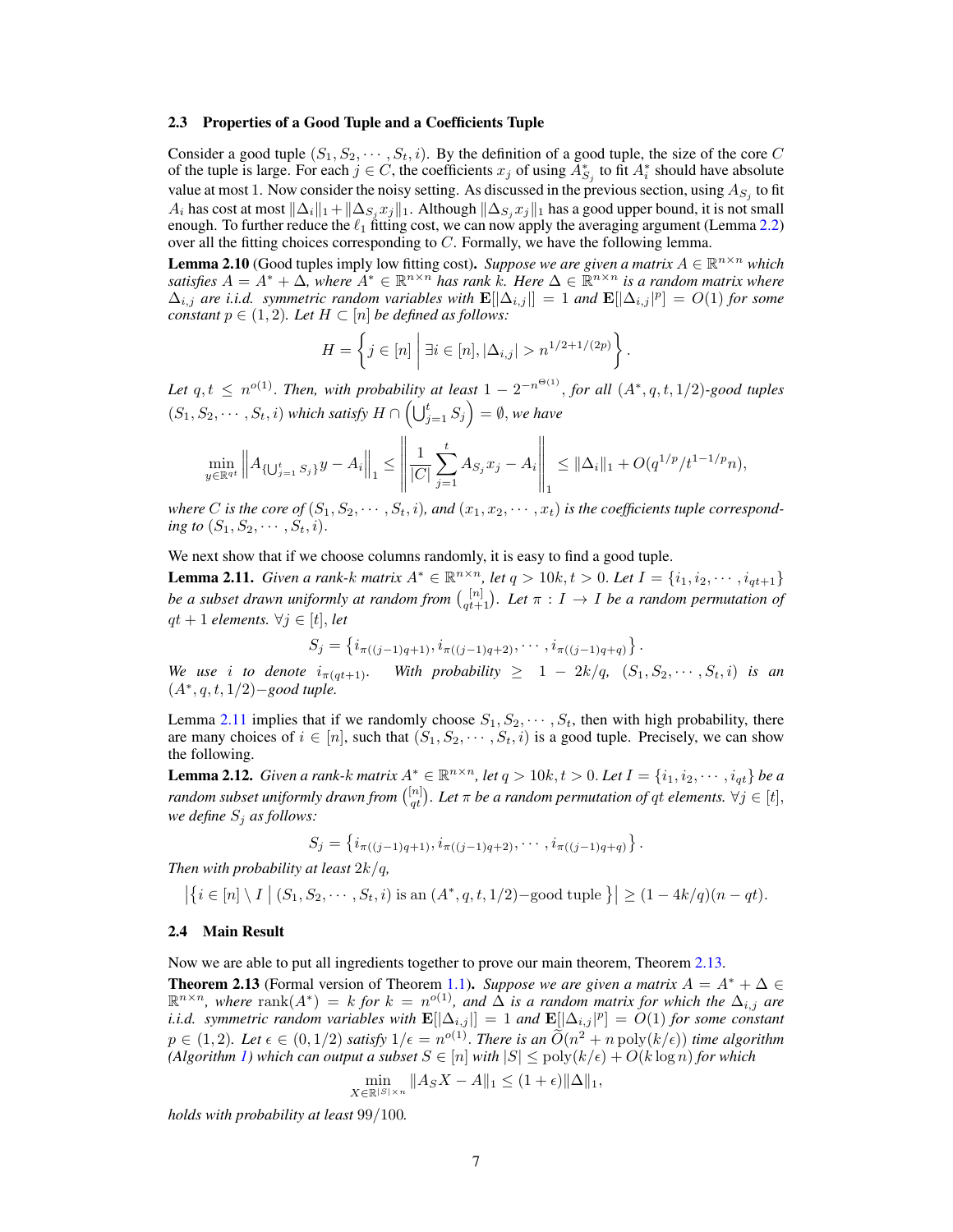*Proof.* We discussed the running time at the beginning of Section 2. Next, we turn to correctness. Let  $q = \Omega \left( \frac{k(k \log k)^{1 + \frac{1}{p-1}}}{1 + \frac{1}{p-1}} \right)$  $\frac{1}{e^{1+\frac{1}{p-1}}}$ ),  $t = \frac{q^{\frac{1}{p-1}}}{1+1}$  $\frac{q^{p-1}}{\epsilon^{1+\frac{1}{p-1}}}$ . Let  $r = \Theta(q/k)$ . Let  $I_1=\left\{i_1^{(1)},i_2^{(1)},\cdots,i_{qt}^{(1)}\right\}, I_2=\left\{i_1^{(2)},i_2^{(2)},\cdots,i_{qt}^{(2)}\right\},\cdots,I_r=\left\{i_1^{(r)},i_2^{(r)},\cdots,i_{qt}^{(r)}\right\},$ 

be r independent subsets drawn uniformly at random from  $\binom{[n]}{qt}$ . Let  $I = \bigcup_{s \in [r]} I_s$ , which is the same as that in Algorithm 1. Let  $\pi_1, \pi_2, \cdots, \pi_r$  be r independent random permutations of qt elements. Due to Lemma 2.12 and a Chernoff bound, with probability at least .999,  $\exists s \in [r]$ ,

$$
\left| \left\{ i \in [n] \setminus I_s \mid (S_1, S_2, \cdots, S_t, i) \text{ is an } (A^*, q, t, 1/2) - \text{good tuple } \right\} \right| \ge (1 - 4k/q)(n - qt)
$$

where

$$
S_j = \left\{ i_{\pi_s((j-1)q+1)}^{(s)}, i_{\pi_s((j-1)q+2)}^{(s)}, \cdots, i_{\pi_s((j-1)q+q)}^{(s)} \right\}, \forall j \in [t].
$$

Let set  $H \subset [n]$  be defined as follows:

$$
H = \{ j \in [n] \mid \exists i \in [n], |\Delta_{i,j}| > n^{1/2 + 1/(2p)} \}.
$$

Then due to Lemma 2.3, with probability at least 0.999,  $|H| \leq O(n^{1-(p-1)/2})$ . Thus, for  $j \in [r]$ , the probability that  $H \cap I_j \neq \emptyset$  is at most  $O(qt \cdot n^{1-(p-1)/2}/(n-qt)) = 1/n^{\Omega(1)}$ . By taking a union bound over all  $j \in [r]$ , with probability at least  $1 - 1/n^{\Omega(1)}$ ,  $\forall j \in [r]$ ,  $I_j \cap H = \emptyset$ . Thus, we can condition on  $I_s \cap H = \emptyset$ . Due to Lemma 2.10 and  $q^{1/p}/t^{1-1/p} = \epsilon$ ,

$$
\left| \left\{ i \in [n] \setminus I_s \; \middle| \; \min_{y \in \mathbb{R}^{qt}} \|A_{I_s}y - A_i\|_1 \leq \|\Delta_i\|_1 + O(\epsilon n) \right\} \right| \geq (1 - 4k/q)(n - qt).
$$

Due to Lemma 2.5 and a union bound over all  $i \in [n] \setminus H$ , with probability at least .999,  $\forall i \notin$  $H, \|\Delta_i\| \leq (1+\epsilon)n$ . Thus,

$$
\left| \left\{ i \in [n] \setminus I_s \; \middle| \; \min_{y \in \mathbb{R}^{qt}} \| A_{I_s} y - A_i \|_1 \leq (1 + O(\epsilon)) n \right\} \right| \geq (1 - 4k/q)(n - qt) - |H|.
$$

Let

$$
T' = [n] \setminus \left\{ i \in [n] \mid \min_{y \in \mathbb{R}^{qt}} \|A_{I_s}y - A_i\|_1 \leq (1 + O(\epsilon))n \right\}.
$$

Then  $|T'| \le O(kn/q + n^{1-(p-1)/2}) = O(kn/q) = O((\epsilon/(k \log k))^{1+1/(p-1)}n)$ . By our selection of T in algorithm 1, T' should be a subset of T. Due to Lemma 2.4, with probability at least .999,  $\|\Delta_T\|_1 \leq O(\epsilon n^2/(k \log k))$ . By our second subroutine mentioned at the beginning of Section 2 it can find a set  $Q \subset [n]$  with  $|Q| = O(k \log n)$  such that  $min_{X \in \mathbb{R}^{|Q| \times |T|}} ||A_Q X A_T \|_1 \leq O(k \log k) \|\Delta_T\|_1 \leq O(\epsilon n^2)$ . Thus, we have  $\min_{X \in \mathbb{R}} (\mathbb{Q} + 1 + \epsilon^{1+\epsilon}) \times n} \|A_{(Q \cup I)}X A\|_1 \leq \min_{X_1 \in \mathbb{R}^{(q \cdot t \cdot r) \times n}} \|A_I X_1 - A_{[n] \setminus T} \|_1 + \min_{X_2 \in \mathbb{R}^{(Q) \times n}} \|A_Q X_2 - A_T \|_1 \leq (1 +$  $O(\epsilon)$ ) $n^2$ . Due to Lemma 2.1, with probability at least .999,  $\|\Delta\|_1 \geq (1 - \epsilon)n^2$ , and thus  $\min_{X \in \mathbb{R} (|Q|+q \cdot t \cdot r) \times n} \|A_{(Q \cup I)} X - A \|_1 \leq (1 + O(\epsilon)) \| \Delta \|_1.$ П

# 3 Experiments

The take-home message from our theoretical analysis is that although the noise distribution may be heavy-tailed, if the p-th  $(p > 1)$  moment of the distribution exists, averaging the noise may reduce the noise. In the spirit of averaging, we found that taking a median works a bit better in practice. Inspired by our theoretical analysis, we propose a simple heuristic algorithm (Algorithm 2) which can output a rank-k solution. We tested Algorithm 2 on both synthetic and real datasets.

**Datasets.** For each rank-k experiment, we chose a high rank matrix  $\widehat{A} \in \mathbb{R}^{n \times d}$ , applied top-k SVD to  $\widehat{A}$  and obtained a rank-k matrix  $A^*$  as our ground truth matrix. For our synthetic data experiments, the matrix  $\hat{A} \in \mathbb{R}^{500 \times 500}$  was generated at random, where each entry was drawn uniformly from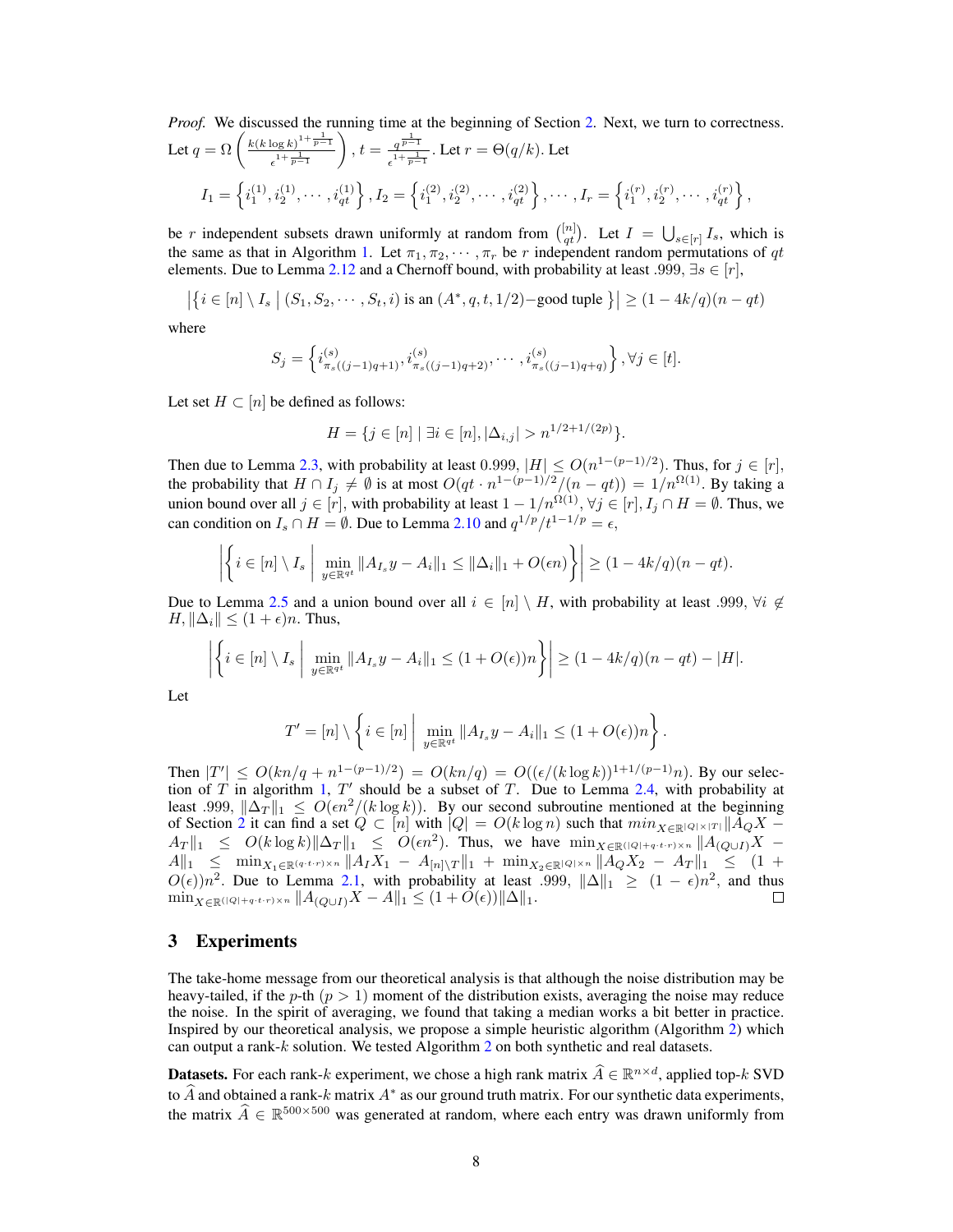## Algorithm 2 Median Heuristic

- 1: **procedure** L1NOISYLOWRANKAPPROXHEU( $A \in \mathbb{R}^{n \times d}, k \geq 1$ )
- 2: Sample a set  $I = \{i_1, i_2, \dots, i_{sk}\}\$  from  $\binom{[n]}{sk}$  uniformly at random.
- 3: Compute  $B \in \mathbb{R}^{n \times k}$  s.t., for  $t \in [n], q \in [k], B_{t,q} = \text{median}(A_{t,i_{s(q-1)+1}}, \cdots, A_{t,i_{sq}})$ .
- 4: Solve  $\min_{X \in \mathbb{R}^{k \times d}} \|BX A\|_1$  and let the solution be  $X^*$ . Output  $\overrightarrow{BX^*}$ .
- 5: end procedure



Figure 1: **Empirical results.** The noise distributions of the experiments in the first row are from a 1.1stable distribution. The noise distributions corresponding to the second row are the 1.1-th root of a Cauchy distribution. The blue, red, orange and yellow bar denote SVD, the entrywise  $\ell_1$ -norm low rank algorithm in [24], the uniform k-column subset sampling algorithm in [25], and Algorithm 2 respectively.

 $\{0, 1, \dots, 9\}$ . For real datasets, we chose *isolet*<sup>3</sup> (617 × 1559) or *mfeat*<sup>4</sup> (651 × 2000) as A [29]. We tested two different noise distributions. One distribution is the standard Lévy 1.1-stable distribution [30]. Another distribution is constructed from the standard Cauchy distribution, i.e., to draw a sample from the constructed distribution, we draw a sample from the Cauchy distribution, keep the sign unchanged, and take the  $\frac{1}{1.1}$ -th power of the absolute value. Notice that both distributions have bounded 1.1-th moment, but do not have a p-th moment for any  $p > 1.1$ . To construct the noise matrix  $\Delta \in \mathbb{R}^{n \times d}$ , we drew a matrix  $\widehat{\Delta}$  where each entry is an i.i.d. sample from one of the two noise distributions, and then scaled the noise:  $\Delta = \hat{\Delta} \cdot \frac{\|\hat{A}^*\|_1}{20 \cdot n \cdot d}$ . We set  $A = A^* + \Delta$  as the input.

**Methodologies.** We compare Algorithm 2 with SVD, poly $(k, \log n)$ -approximate entrywise  $\ell_1$  low rank approximation [24], and uniform k-column subset sampling  $[25]$ <sup>5</sup>. For Algorithm 2, we set  $s = \min(50, \vert n/k \vert)$ . For all of algorithms we repeated the experiment the same number of times and compared the best solution obtained by each algorithm. We report the approximation ratio  $||B - A||_1 / ||\Delta||_1$  for each algorithm, where  $B \in \mathbb{R}^{n \times d}$  is the output rank-k matrix. The results are shown in Figure 1. As shown in the figure, Algorithm 2 outperformed all of the other algorithms.

Acknowledgments. David P. Woodruff was supported in part by Office of Naval Research (ONR) grant N00014- 18-1-2562. Part of this work was done while he was visiting the Simons Institute for the Theory of Computing. Peilin Zhong is supported in part by NSF grants (CCF-1703925, CCF-1421161, CCF-1714818, CCF-1617955 and CCF-1740833), Simons Foundation (#491119 to Alexandr Andoni), Google Research Award and a Google Ph.D. fellowship. Part of this work was done while Zhao Song and Peilin Zhong were interns at IBM Research - Almaden and while Zhao Song was visiting the Simons Institute for the Theory of Computing.

4 https://archive.ics.uci.edu/ml/datasets/Multiple+Features

 $^3$ https://archive.ics.uci.edu/ml/datasets/isolet

<sup>&</sup>lt;sup>5</sup>We chose to compare with  $[24, 25]$  due to their theoretical guarantees. Though the uniform k-column subset sampling described in the experiments of  $[25]$  is a heuristic algorithm, it is inspired by their theoretical algorithm.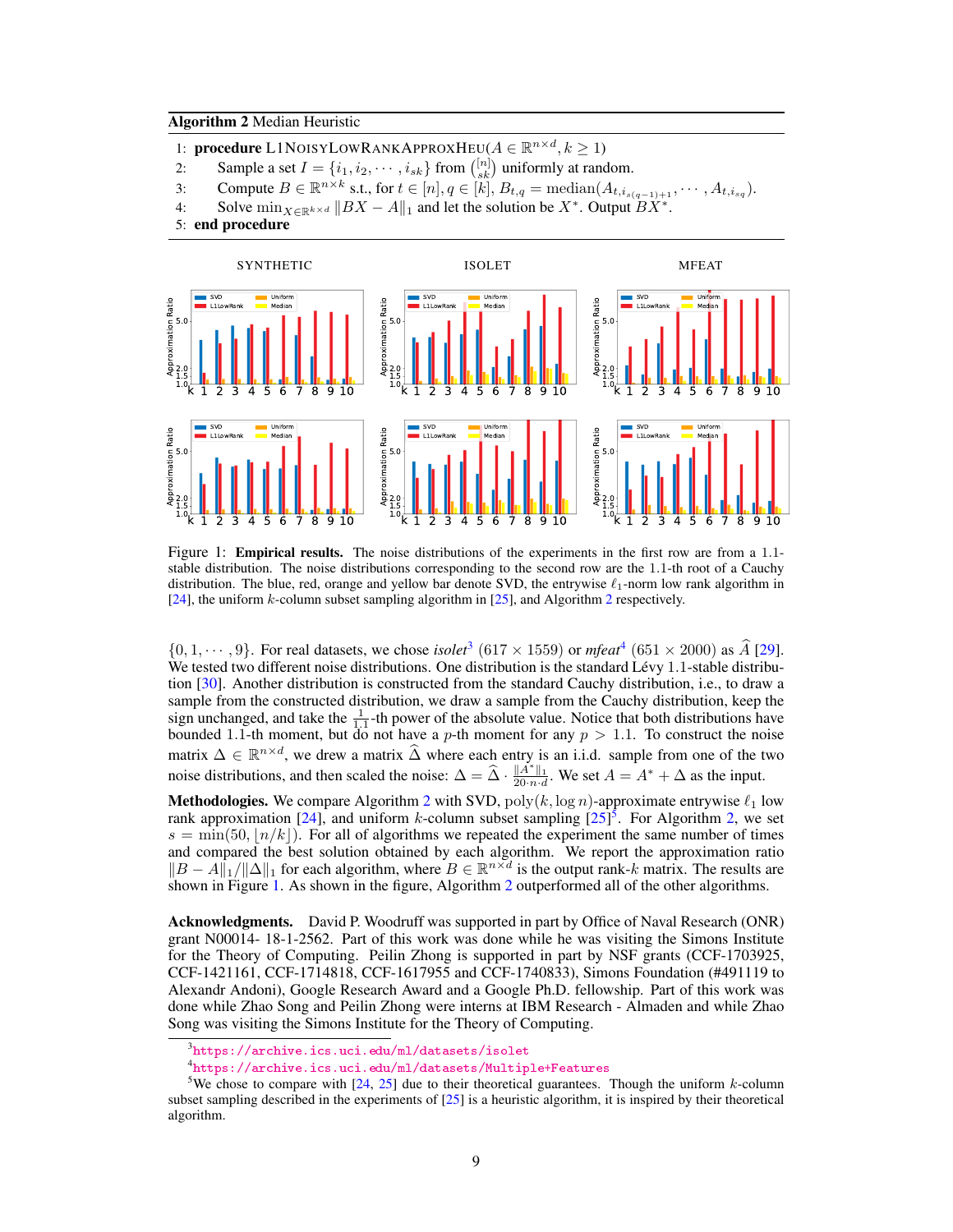## References

- [1] Tamás Sarlós. Improved approximation algorithms for large matrices via random projections. In *47th Annual IEEE Symposium on Foundations of Computer Science (FOCS) , 21-24 October 2006, Berkeley, California, USA, Proceedings*, pages 143–152, 2006.
- [2] Kenneth L. Clarkson and David P. Woodruff. Low rank approximation and regression in input sparsity time. In *Symposium on Theory of Computing Conference, STOC'13, Palo Alto, CA, USA, June 1-4, 2013*, pages 81–90. https://arxiv.org/pdf/1207.6365, 2013.
- [3] Xiangrui Meng and Michael W Mahoney. Low-distortion subspace embeddings in inputsparsity time and applications to robust linear regression. In *Proceedings of the forty-fifth annual ACM symposium on Theory of computing*, pages 91–100. ACM, https://arxiv. org/pdf/1210.3135, 2013.
- [4] Jelani Nelson and Huy L Nguyên. Osnap: Faster numerical linear algebra algorithms via sparser subspace embeddings. In *2013 IEEE 54th Annual Symposium on Foundations of Computer Science (FOCS)*, pages 117–126. IEEE, https://arxiv.org/pdf/1211.1002, 2013.
- [5] Jean Bourgain, Sjoerd Dirksen, and Jelani Nelson. Toward a unified theory of sparse dimensionality reduction in euclidean space. In *Proceedings of the Forty-Seventh Annual ACM on Symposium on Theory of Computing, STOC 2015, Portland, OR, USA, June 14-17, 2015*, pages 499–508, 2015.
- [6] Michael B. Cohen. Nearly tight oblivious subspace embeddings by trace inequalities. In *Proceedings of the Twenty-Seventh Annual ACM-SIAM Symposium on Discrete Algorithms (SODA), Arlington, VA, USA, January 10-12, 2016*, pages 278–287, 2016.
- [7] Peter J. Huber. Robust estimation of a location parameter. *The Annals of Mathematical Statistics*, 35(1):73–101, 1964.
- [8] Emmanuel J Candès, Xiaodong Li, Yi Ma, and John Wright. Robust principal component analysis? *Journal of the ACM (JACM)*, 58(3):11, 2011.
- [9] Huan Xu, Constantine Caramanis, and Sujay Sanghavi. Robust pca via outlier pursuit. In *Advances in Neural Information Processing Systems*, pages 2496–2504, 2010.
- [10] Qifa Ke and Takeo Kanade. Robust subspace computation using  $\ell_1$  norm. *Technical Report CMU-CS-03-172, Carnegie Mellon University, Pittsburgh, PA.*, 2003.
- [11] Qifa Ke and Takeo Kanade. Robust  $\ell_1$  norm factorization in the presence of outliers and missing data by alternative convex programming. In *2005 IEEE Computer Society Conference on Computer Vision and Pattern Recognition (CVPR)*, volume 1, pages 739–746. IEEE, 2005.
- [12] Eunwoo Kim, Minsik Lee, Chong-Ho Choi, Nojun Kwak, and Songhwai Oh. Efficient-normbased low-rank matrix approximations for large-scale problems using alternating rectified gradient method. *IEEE transactions on neural networks and learning systems*, 26(2):237–251, 2015.
- [13] Nojun Kwak. Principal component analysis based on  $\ell_1$ -norm maximization. *IEEE transactions on pattern analysis and machine intelligence*, 30(9):1672–1680, 2008.
- [14] Yinqiang Zheng, Guangcan Liu, Shigeki Sugimoto, Shuicheng Yan, and Masatoshi Okutomi. Practical low-rank matrix approximation under robust  $\ell_1$ -norm. In 2012 IEEE Conference *on Computer Vision and Pattern Recognition, Providence, RI, USA, June 16-21, 2012*, pages 1410–1417, 2012.
- [15] J. Paul Brooks and Sapan Jot. Pcal1: An implementation in r of three methods for  $\ell_1$ -norm principal component analysis. *Optimization Online preprint*, 2012.
- [16] J. Paul Brooks and José H. Dulá. The  $\ell_1$ -norm best-fit hyperplane problem. *Appl. Math. Lett.*, 26(1):51–55, 2013.
- [17] J. Paul Brooks, José H. Dulá, and Edward L Boone. A pure  $\ell_1$ -norm principal component analysis. *Computational statistics & data analysis*, 61:83–98, 2013.